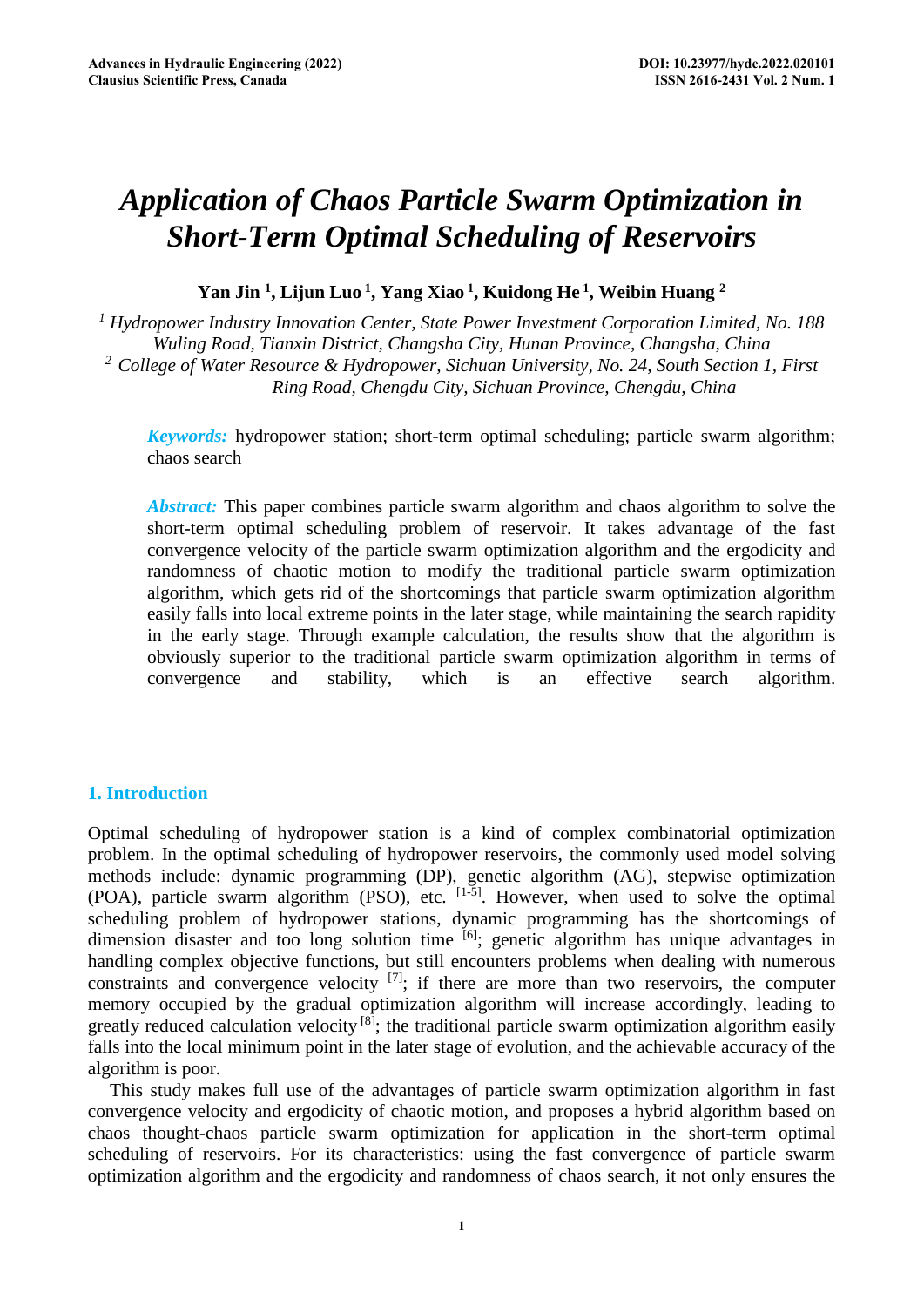algorithm convergence velocity, but also effectively avoids the premature convergence of the traditional particle swarm optimization algorithm.

#### **2. Mathematical model establishment [9]**

#### **2.1. Objective function**

The research object is a regulating reservoir. The inflow sequence of the reservoir is known, and the selected objective is to maximize the daily power generation revenue while meeting the constraints.

$$
E = Max \sum_{t=1}^{T} (A \cdot Q_t \cdot H_t \cdot M_t \cdot P_t)
$$
\n(1)

Where:  $E \longrightarrow$ Daily power generation revenue of the power station (yuan);

*A*——The comprehensive output coefficient of the power station;

 $Q_t$ ——The power generation flow rate (m3/s) of the power station in the time period *t*;

 $H_t$ ——The average net water head of power generation in the time period  $t$  (m);

 $M_$  ——Number of hours in the time period t;

 $P_t$ ——The electricity price for the time period *t* (yuan/MW.h).

# **2.2. Constraints**

(1) Water balance constraint

$$
V_{t+1} = V_t + (q_t - Q_t - S_t) \Delta t \qquad \forall t \in T
$$
 (2)

Where:  $V_{t+1}$  ——the water storage capacity of the power station reservoir at the end of time period<sub>t</sub> (m<sup>3</sup>);

 $V_t$ <sup>——the water storage capacity of the power station reservoir at the beginning of time period<sub>t</sub></sup>  $(m^3);$ 

 $q_t^-$ ——the inbound flow of the power station during the time period  $t$  (m<sup>3</sup>/s);

 $S_t$  ——the abandoned water flow of the power station in the time period  $t$  (m<sup>3</sup>/s);

*Δt* —— Calculation period length (s).

(2) Reservoir storage capacity constraint

$$
V_{t,min} \le V_t \le V_{t,max} \qquad \forall t \in T
$$
\n<sup>(3)</sup>

Where:  $V_{t,min}$  ——The minimum water storage capacity of the reservoir that should be guaranteed by the power station during the time period<sub>t</sub> (m<sup>3</sup>);

 $V_t$ <sup>——Reservoir water storage capacity (m<sup>3</sup>) of the power station in the time period *t*;</sup>

*Vt,max* ——The maximum water storage capacity of the reservoir allowed by the power station during the time period  $t$  (m<sup>3</sup>, usually based on the consideration of reservoir safety, such as the water storage capacity corresponding to the normal high water level of the reservoir, etc.).

(3) Reservoir discharge flow constraint

$$
Q_{t,min} \le Q_t \le Q_{t,max} \qquad \forall t \in T
$$
\n<sup>(4)</sup>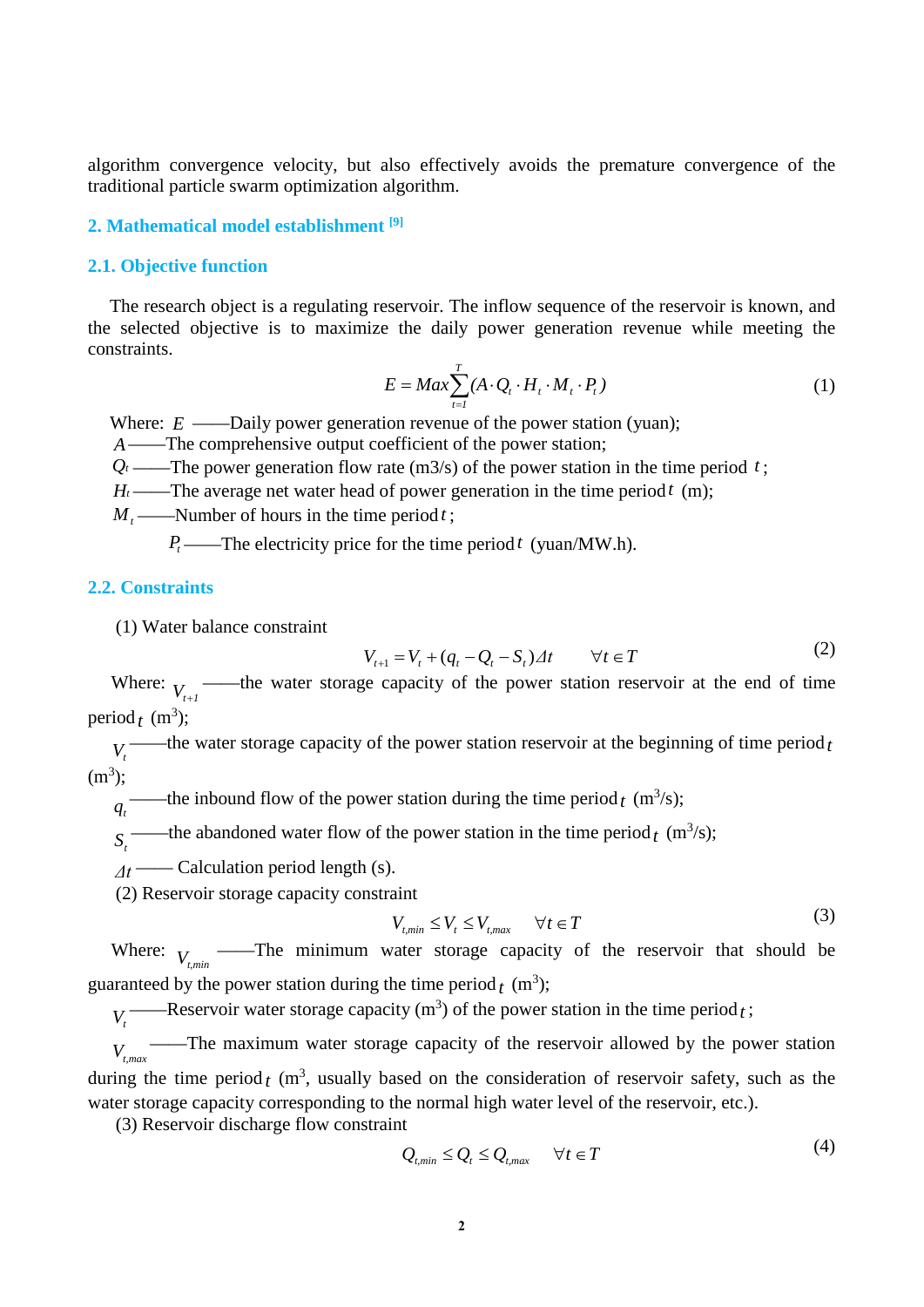Where:  $Q_{t,min}$  ——the minimum discharge flow rate  $(m^3/s)$  that should be guaranteed by the power station in the time period *t* ;

*Qt,max* ——the maximum allowable discharge flow  $(m^3/s)$  of the power station in the time period *t* .

(4) Power station output constraint

$$
N_{\min} \le A \cdot Q_t \cdot H_t \le N_{\max} \quad \forall t \in T \tag{5}
$$

Where:  $N_{min}$ ——The allowable minimum output of the power station (MW, depending on the type and characteristics of the turbine);

——The installed capacity (MW) of the power station.

 $N_{max}$ <sup>-</sup>

(5) Non-negative conditional constraint

All the above variables are non-negative variables  $(\geq 0)$ .

# **3. Algorithm introduction**

#### **3.1. Particle Swarm Optimization**

Particle swarm optimization algorithm is a swarm-based evolutionary algorithm, with its idea derived from artificial life and evolutionary computing theory. PSO is sourced from the study on the predation behavior of birds. A group of birds is randomly searching for food. If there is only one piece of food in this area, the simplest and most effective strategy for finding food is to search the surrounding area of the bird currently closest to the food. Particle swarm optimization algorithm starts from a set of random solutions and searches for the optimal solution through iteration. It assigns each particle in the particle swarm two characteristics of position and velocity; the position of each particle is used as a possible solution to the problem to be solved; the objective function (solved by the position coordinates of the particle) is used as the fitness to measure quality of each particle in the swarm. Using the two characteristics of position and velocity, the particle continuously updates its position in the solution set space by tracking two extremums (individual extremum and global extremum), so as to find the optimal solution to the problem  $[10]$ .

With the continuous improvement of the PSO optimization algorithm, the commonly used formulas for updating particle velocity and position are as follows:

$$
V_{i+1} = w V_i + c_1 r (p_{\text{Best}} - P_i) + c_2 r (g_{\text{Best}} - P_i)
$$
 (6)

$$
P_{i+1} = P_i + V_{i+1} \tag{7}
$$

Where:  $P_i$  is the position of the current particle;  $P_{i+1}$  is the position of the next-generation particle;  $V_i$  is the moving velocity of the current particle;  $V_{i+1}$  is the moving velocity of the nextgeneration particle;  $w$  is the inertia factor;  $c_1$  and  $c_2$  are learning factors; r is a random number generated on [0,1];  $p_{\text{Best}}$  is individual extremum (the optimal position found by the particle itself); *g<sub>Best</sub>* is the global extremum (the optimal position currently found by the entire population). In

addition, the rate of each dimension in the update process of particles (composed of *n* dimensional space) should be limited to  $[-V_{\text{max}} , V_{\text{max}} ]$ .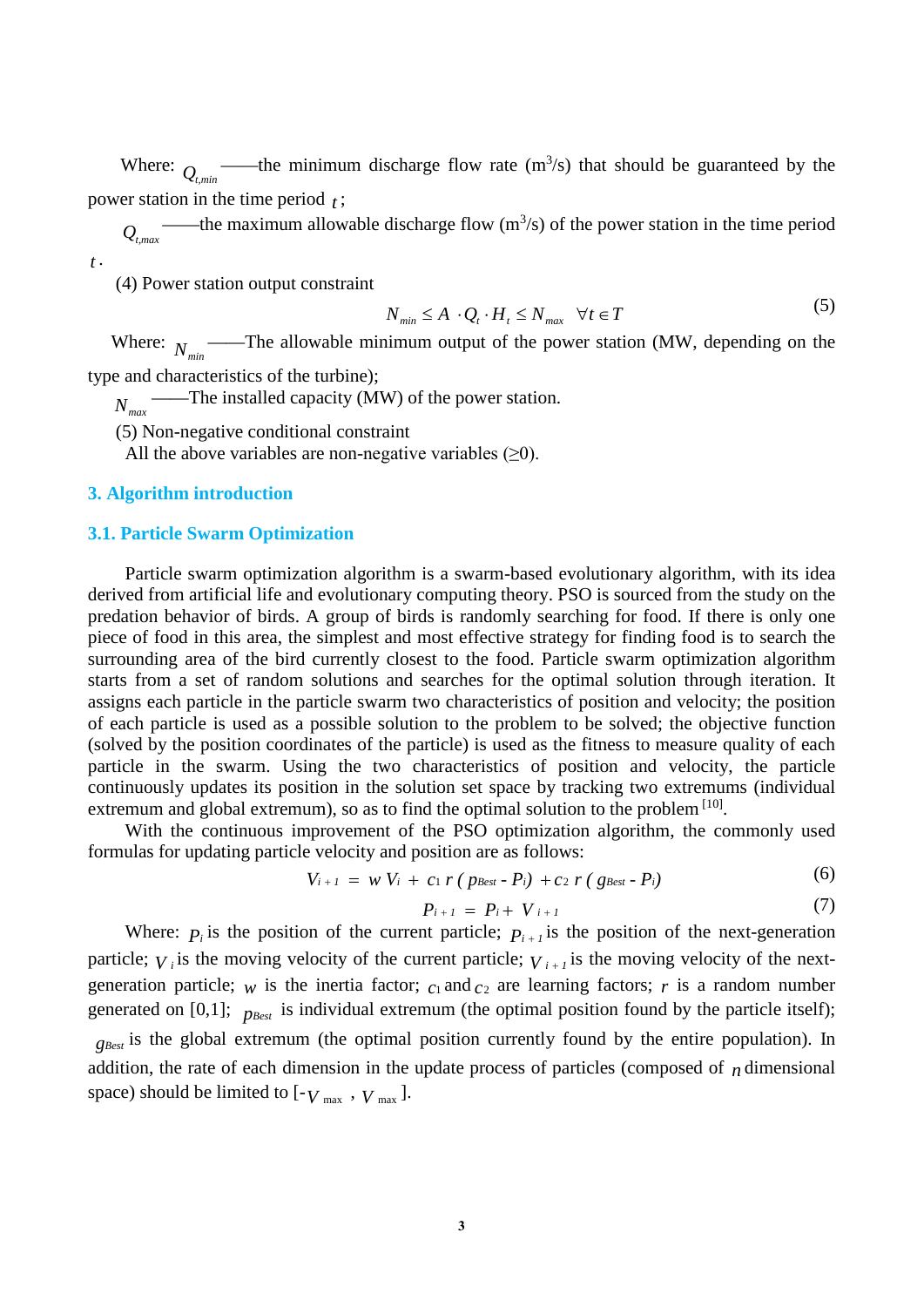#### **3.2. Chaos Optimization Algorithm**

Chaos is a pervasive nonlinear phenomenon whose behavior is complex and random-like, but with delicate inherent regularities. Due to the ergodicity of chaos, optimization search using chaotic variables is more advantageous than blind random search, which can avoid the shortcoming that optimization algorithm falls into local optimum. The chaos optimization algorithm is to use the randomness, ergodicity and regularity of these chaotic variables for optimization search in the solution set space. Easy to jump out of the local optimal solution, it does not require optimization problem to have continuity and differentiability. The Logistic mapping [11] of formula (8) is selected to generate chaotic variables. Where,  $u$  is the control parameter,  $0 < v_i < 1$ . It has been proved that when  $\mu = 4$ , formula (8) is completely in a chaotic state.

$$
y_{i+1} = u * y_i * (1 - y_i)
$$
 (8)

Where:  $y_i$  is the iterative value of variable  $y_i$  in the *i*th iteration;  $y_{i+1}$  is the iterative value of variable  $\gamma$  in the  $i + 1$ -th iteration; *u* is the control parameter.

# **3.3. Chaos Particle Swarm Optimization**

Optimal scheduling of hydropower stations is a strongly constrained, nonlinear, multi-stage combinatorial optimization problem. The optimal scheduling of hydropower stations is expressed as: finding a sequence of water level changes ( $Z_1, Z_2, ..., Z_n$ ) that maximizes power generation under various constraints. When the model is solved by the chaos particle swarm algorithm, a particle is an operation strategy of the hydropower station. The element of particle position vector is the water level of the reservoir at the end of each period, and the element of velocity vector is the fluctuation velocity of the water level of the reservoir at the end of each period. Water level change of the reservoir at the end of each period must meet various constraints in the above model. In order to increase the initial feasible solution, this paper uses a penalty function to convert the constraints into no constraints. The algorithm steps are as follows:

Step 1: Within the allowable water level variation range of each time period, use the Logistic mapping of formula (8) to randomly generate *m* groups of water level change sequence  $(Z_1^1, Z_2^1, \dots, Z_D^1), \dots, (Z_1^m, Z_2^m, \dots, Z_D^m)$  at the end of the time period, and randomly generate *m* groups of water level fluctuation velocity change sequence  $(V_1^1, V_2^1, \dots, V_D^1), \dots, (V_1^m, V_2^m, \dots, V_D^m)$  at the end of the time period. That is, randomly initialize *m* particles. The  $\vec{p}_k$  coordinates of the particle  $k$ are set as the current position of the particle  $\overline{p}_k = Z_t^k (k = 1, 2, \dots, m; t = 1, 2, \dots, D)$ , and its corresponding individual extremum  $E(k)$  is calculated according to the formula (1). Find the largest one of the *m* individual extremums so there is the global extremum  $E<sub>g</sub> = max{E(k), k = 1,2,..., m}$ . Record the serial number  $\ell$  of the best particle, and set it as the position of the particle  $\overline{g}_{best} = Z_t^l(t = 1, 2, \cdots, D)$ .

Step2: Calculate the objective function value of each particle according to formula (1). If it is superior to the current individual extremum  $E(k)$  of the particle, set  $\overline{P}_{best}$  as the position of the particle, and update the individual extremum. If the best of all individual extremums is superior to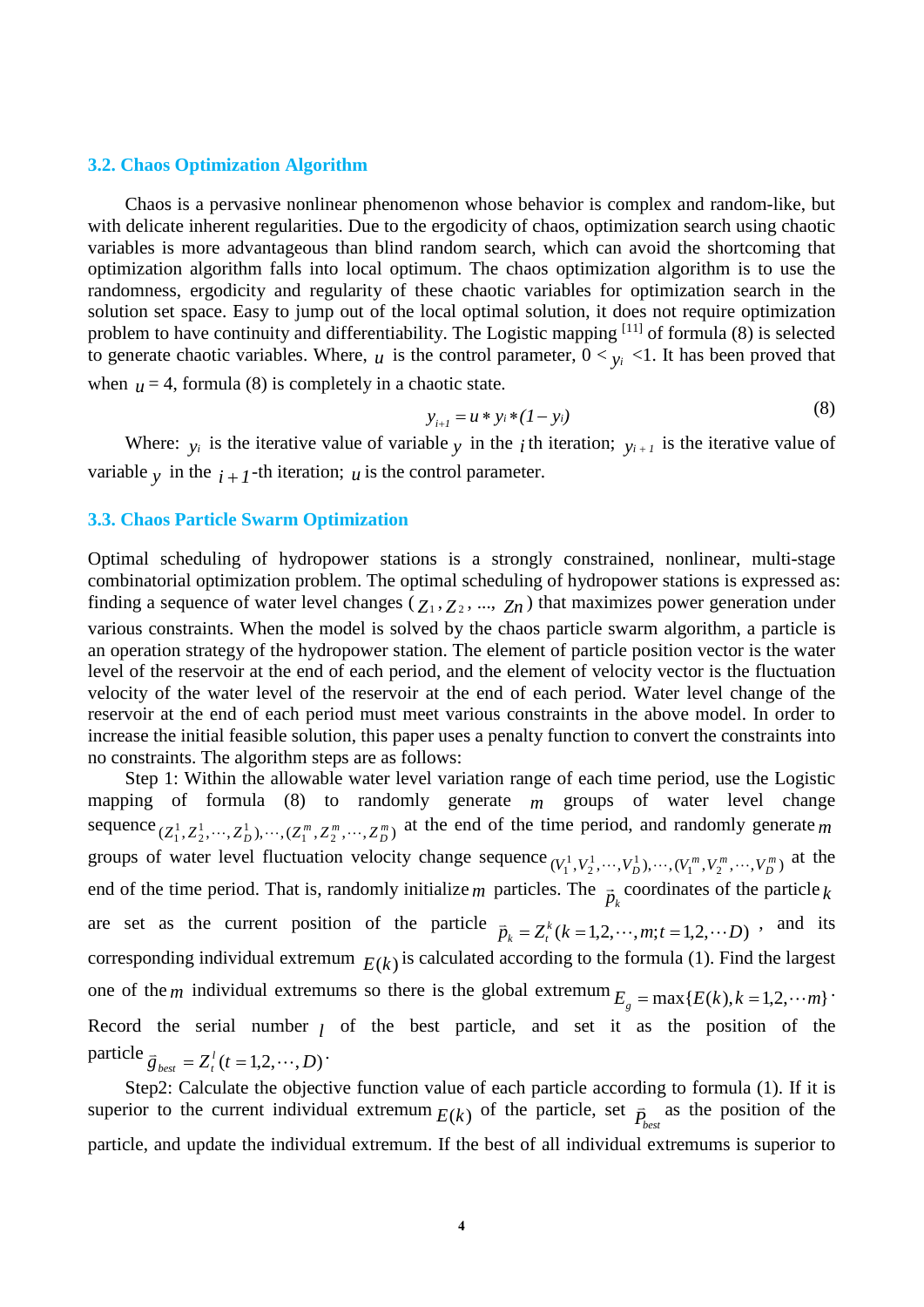the current global extremum  $E_g$ , then set  $\overline{P}_g$  as the particle's position and update the global extremum.

Step3: Update the respective velocity and position of the particles according to formulas (6) and (7).

Step4: Calculate the fitness variance of the population.  $f_i$  is the fitness of the  $k$  th particle (here, the power generation) <sup>[12]</sup>,  $\frac{1}{f}$  is the average fitness of particles in the current particle swarm,  $\sigma^2$  is the population fitness variance of the particle swarm,  $\sigma^2 = \sum \left[ \left( f_k - \overline{f} \right) / f \right]^2$ . Where, *f* is the normalization factor,

$$
f = \begin{cases} \max\left\{f_k - \overline{f}\middle|\right\} \left(\max\left\{f_k - \overline{f}\middle|\right\} \ge 1\right) & (9) \\ 1, \left(\text{other}\right) & (9) \end{cases}
$$

If the variance is smaller than the set value, use the Logistic mapping to update the particle's position. Otherwise, use formula (6) to update the particle's position.

Step5: Check whether the iteration termination condition is met. If the current number of iterations reaches the preset maximum number of iterations, or reaches the minimum error requirement, the iteration is terminated and the result is output. Otherwise, go to Step 2 for further iteration.

When the iteration is terminated, the position of the global extreme point is recorded as the optimal scheduling line of the reservoir.

## **4. Calculation example**

In order to verify the feasibility and effectiveness of the above algorithm, a reservoir is taken as an example for calculation, and the parameters are set as  $w=0.9$ ,  $c1=c2=2$ . The reservoir is mainly used for power generation, and the comprehensive utilization requirements are relatively simple. The water level-storage capacity of the hydropower station, the downstream water level-discharge flow, and the expected output curve of the unit are known. The normal storage level of the reservoir is 2650m, the dead water level is 2600m, the output coefficient is 8.6, the installed capacity is 240,000 kW, the maximum flow rate is  $47.24 \text{m}^3/\text{s}$ , the water level at the beginning of the scheduling period is 2640m, and the daily water consumption is  $800,000$  m<sup>3</sup>. Referring to the time-of-use electricity price policy of Sichuan Province, the electricity price factor is set to 1.335 during the peak period of electricity demand, 0.5 during the trough period of electricity demand, and 1.0 in other cases. The base electricity price is 308 yuan/MW.h. Price factor of each specific period in a day is: 0.500 from 0:00 to 7:00; 1.335 from 7:00 to 11:00; 1.000 from 11:00 to 19:00; 1.335 from 19:00 to 23:00; 0.5000 from 23:00 to 24:00.

The scheduling period of the model is one day. With 15 minutes as a period, it is divided into 96 periods, and the reservoir water level is discreted into 250 state points in each period. Dynamic programming, PSO and chaotic particle swarm are used for solution respectively, with the results shown in Figure 1 and Table 1.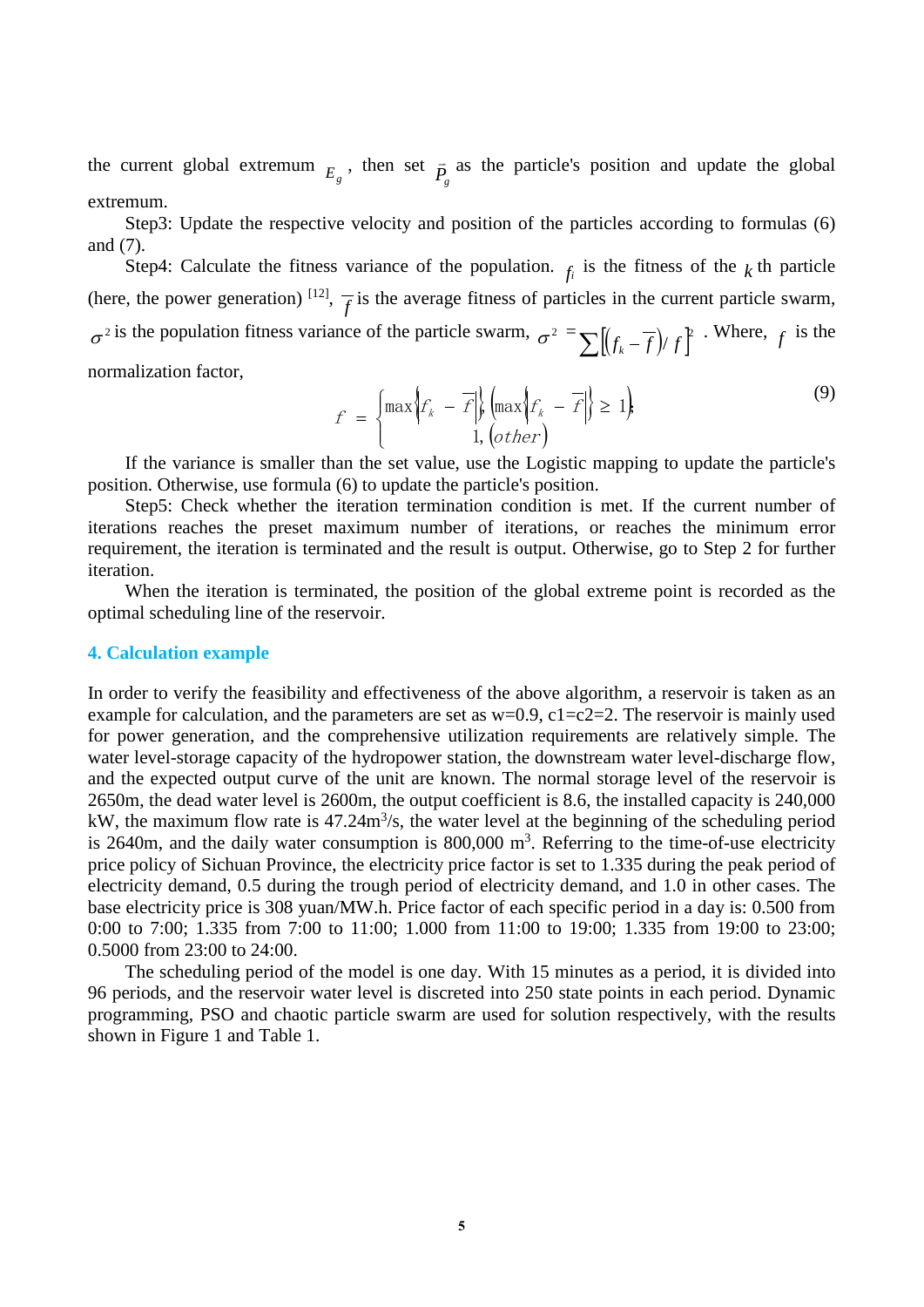

Figure 1: Diagram of the diurnal variation process of the reservoir water level.

| Optimization          | Number of       | Power generation | Optimization calculation |
|-----------------------|-----------------|------------------|--------------------------|
| algorithm             | discrete points | revenue/yuan     | time/s                   |
| Dynamic               | 250             | 482170.7         | 10.4                     |
| programming           |                 |                  |                          |
| Particle swarm        | <b>250</b>      | 481121.9         |                          |
| <b>Chaos Particle</b> | 250             | 481961.4         |                          |
| Swarm                 |                 |                  |                          |

|  |  | Table 1: Dynamic programming, PSO, chaos particle swarm comparison table. |  |
|--|--|---------------------------------------------------------------------------|--|
|  |  |                                                                           |  |

As can be seen from Figure 1, the reservoir stores water during the low electricity price period, but releases water during the high electricity price period, and no water abandonment occurs, which increases the power generation revenue. It can be seen from Table 1 that when the discrete points of the storage capacity are consistent, the solution result of the chaos particle swarm optimization algorithm is 481961.4 yuan, which is only 209.3 yuan less than that of the dynamic programming algorithm, but the calculation time is only 1/3 of that of dynamic programming algorithm. Compared with the traditional particle swarm algorithm, the solution results are slightly superior, and the calculation time is shorter, which shows that chaos particle swarm algorithm can easily jump out of the local optimal solution, with good convergence and stability.

# **5. Conclusion**

This paper proposes a chaos particle swarm optimization algorithm for solving the short-term optimal scheduling problem of reservoirs. This algorithm improves the traditional particle swarm optimization algorithm, which demonstrates the following advantages: fast calculation velocity, high search efficiency; good convergence performance, easiness in jumping out of the local optimum solution; simple principle, easy programming.

Chaos particle swarm optimization algorithm is an improvement to the traditional particle swarm optimization algorithm, which not only ensures the convergence speed of the algorithm, but also effectively avoids the premature convergence of the traditional particle swarm optimization algorithm, achieving good results in solving the short-term optimal scheduling problem of reservoirs. The optimal scheduling of cascade hydropower station groups based on the chaos particle swarm algorithm demands for further research.